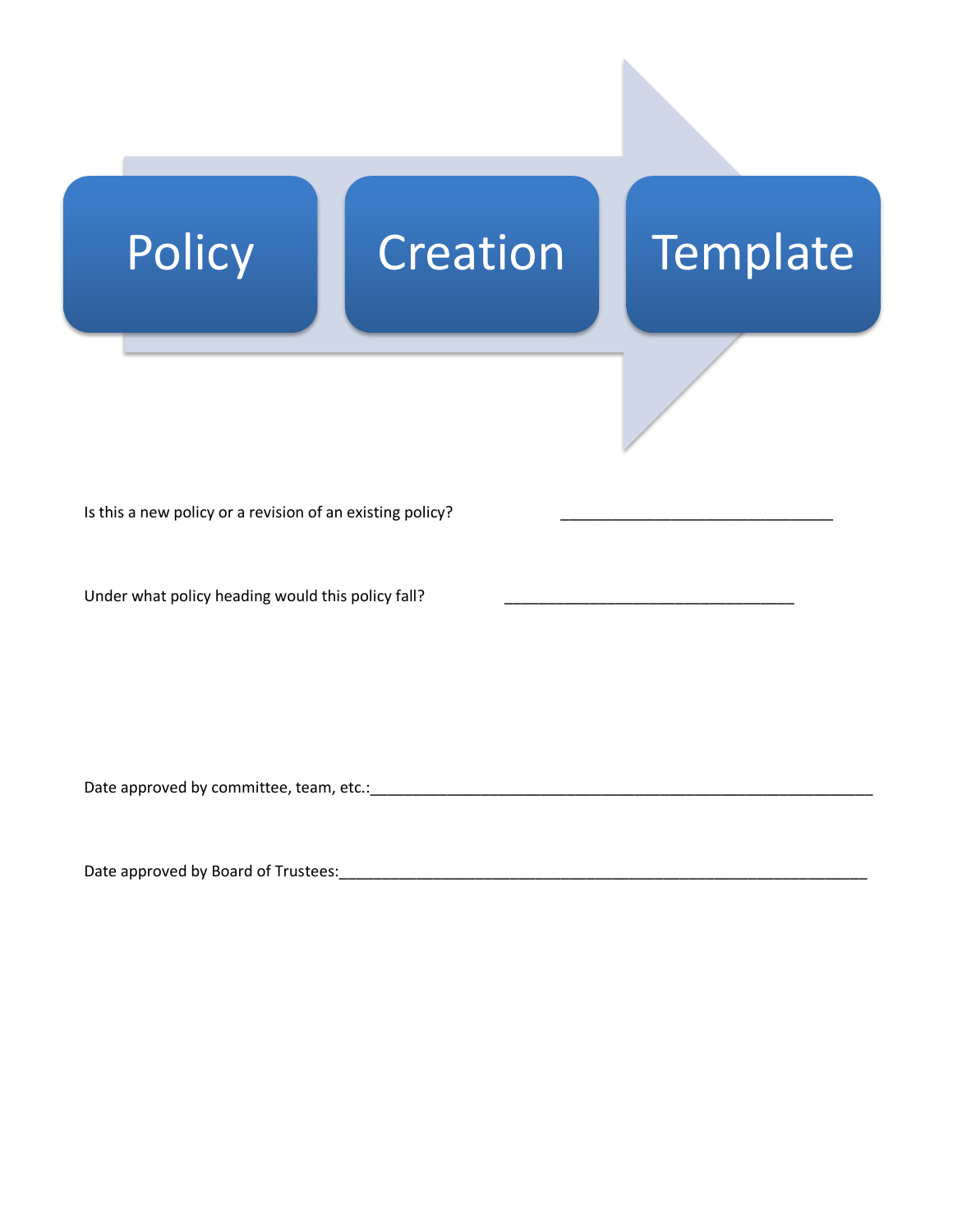## Philosophy of Governance:

The Board of Trustees of UUCK believes governance is a collective, democratic process, which is designed to achieve lasting policies. The board's focus shall be on the mission, vision and wellbeing of the congregation. The board intends to govern primarily by:

\*Discerning and articulating the congregation's mission and vision of ministry.

\*Setting goals and making strategic choices.

- \*Creating written policies to guide the congregation's ministries
- \*Monitoring and evaluating the congregation's leadership including itself.

\_\_\_\_\_\_\_\_\_\_\_\_\_\_\_\_\_\_\_\_\_\_\_\_\_\_\_\_\_\_\_\_\_\_\_\_\_\_\_\_\_\_\_\_\_\_\_\_\_\_\_\_\_\_\_\_\_\_\_\_\_\_\_\_\_\_\_\_\_\_\_\_\_\_\_\_\_\_\_\_\_

## New or revised policy needs to align with:

### Please highlight appropriate section(s).

### Vision:

Our vitality and passion call us to restore and expand our space to equal the energy of our dreams. When we do, we will be better equipped to carry on our historic legacy while also embracing the possibilities for connection, service, programming, and outreach to which we aspire.

#### Mission

Through spirited worship and open-minded religious exploration, our mission is to inspire people to live caring lives of meaning and purpose. We seek to encourage curiosity, strive to create peace and justice, and care for the living Earth with reverence and gratitude.

### Covenant

We affirm that each life has brilliance and, when joined with others in joyful community, has the power to transform. We pledge ourselves and our resources to this journey. This covenant inspires and challenges us to dwell together in right relationship. We promise to extend hospitality, nurture community for all ages, encourage spiritual growth, honor diversity, and practice kindness.

**Congregational bylaws** require that we act as good stewards of all our resources.

**Please fill out the following template.** Questions are meant to guide the policy-writing group to consider all aspects of the congregation's mission, vision, covenant, and bylaws.

Any questions about this process can be directed to the Board or to the policy governance committee. Specific contact information for these individuals can be gathered from the Church Office, 330-673-4247.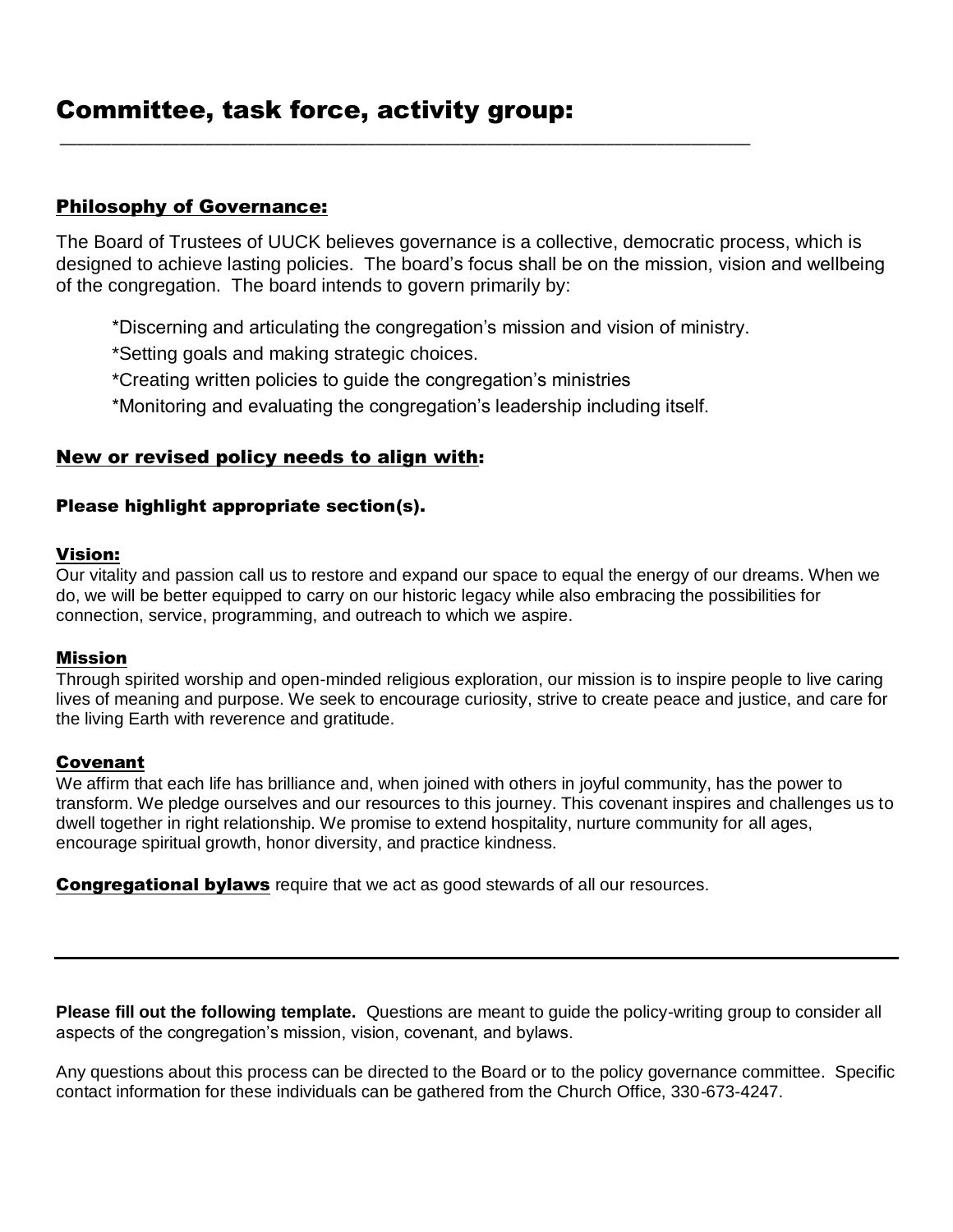Why do we need this policy?

Who is authorized to act by the policy

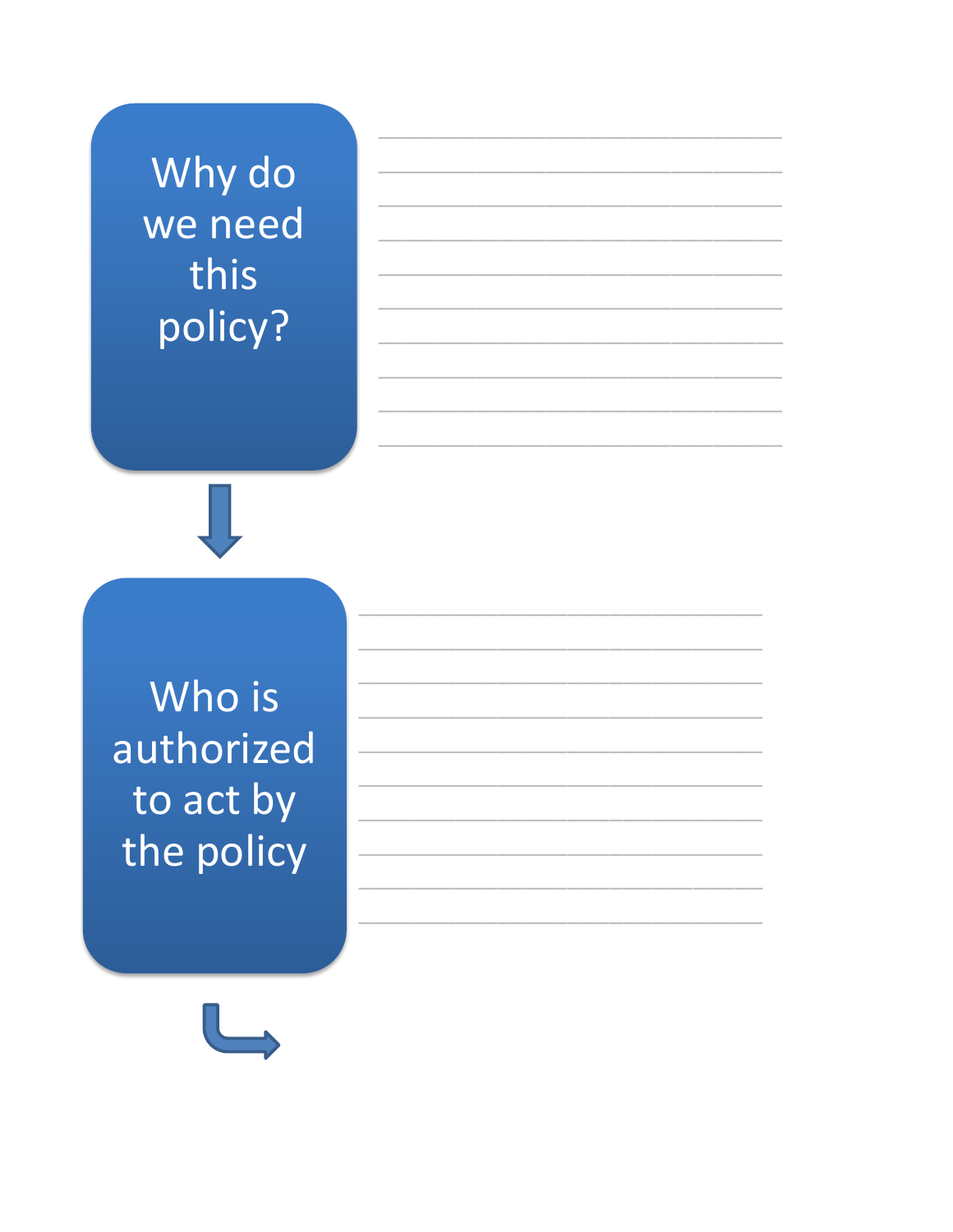What will those people be authorized to do?

What are the limits of authority?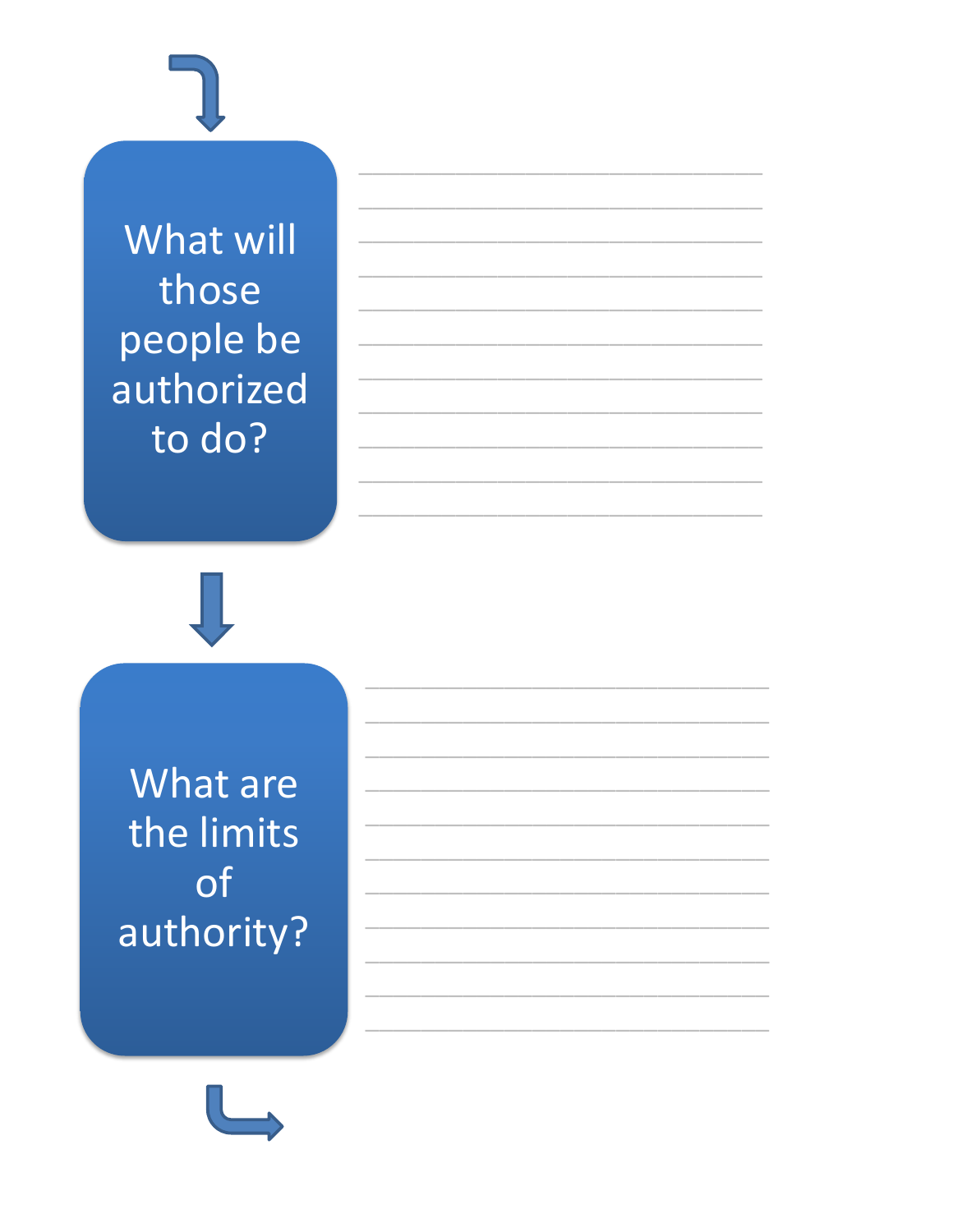# Who will be accountable?

Please attach a separate document outlining an implementation plan.